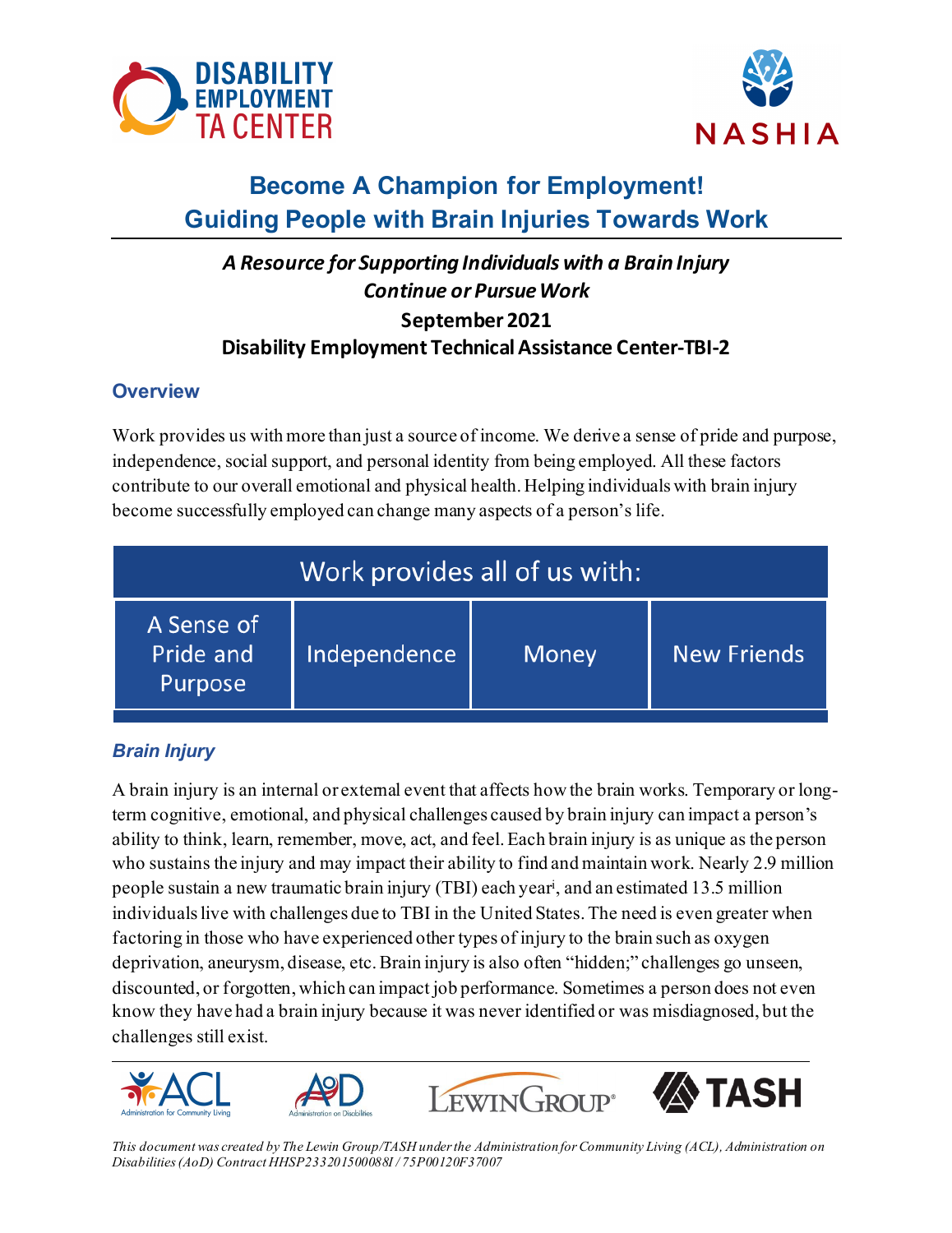### *Brain Injury and Employment*

Success with work depends on strong preparation and a good match of skills and abilities with a position. As a source of support for a person with a brain injury, you can provide encouragement for what is possible and, most importantly, provide linkages to professionals who can support the journey of uncovering where interests, abilities, and skills align with employment opportunities. There are a variety of employment service providers who can help individuals work on strategies to prepare for work, find a job, and stay employed. In some cases, it may even be possible for someone to return to a former job, with or without support.

## **How to Engage in an Employment Conversation**

A person living with a brain injury may believe the following:

- 1. If I go to work, I will lose all my benefits.
- 2. I can't do the kind of work I did before my injury, so I'm unemployable.
- 3. My brain injury challenges keep me from going to work.

By asking individuals if they have considered employment and assuring them that other people with brain injuries have found successful and meaningful work, you may inspire someone to consider and start exploring options. Here are examples of conversation starters to use to engage someone who has experienced a brain injury in a conversation about employment.

#### **Conversations Starters: Encouraging People with Brain Injury to Pursue or Return to Employment**

- · "There are specialists to help you look at the impact of work on your benefits and make a detailed plan. They are called Benefits Counselors or Community Work Incentives Coordinators (CWICs), and I can help you get connected. You can learn how to decrease your need for assistance as well as options for maintaining health insurance, even if your cash benefits go away."
- · "If you can't do the kind of work you used to do, you may qualify for assistance with retraining. Many people have found this type of assistance after connecting with their local vocational rehabilitation office. Would you like to check out that resource?"
- · "People in the same situation as you have found that accommodations on the job help them manage brain injury difficulties or challenges. Let me show you a great on-line resource to learn more at the **[Job](http://www.askjan.com/)  [Accommodation Network](http://www.askjan.com/)**.

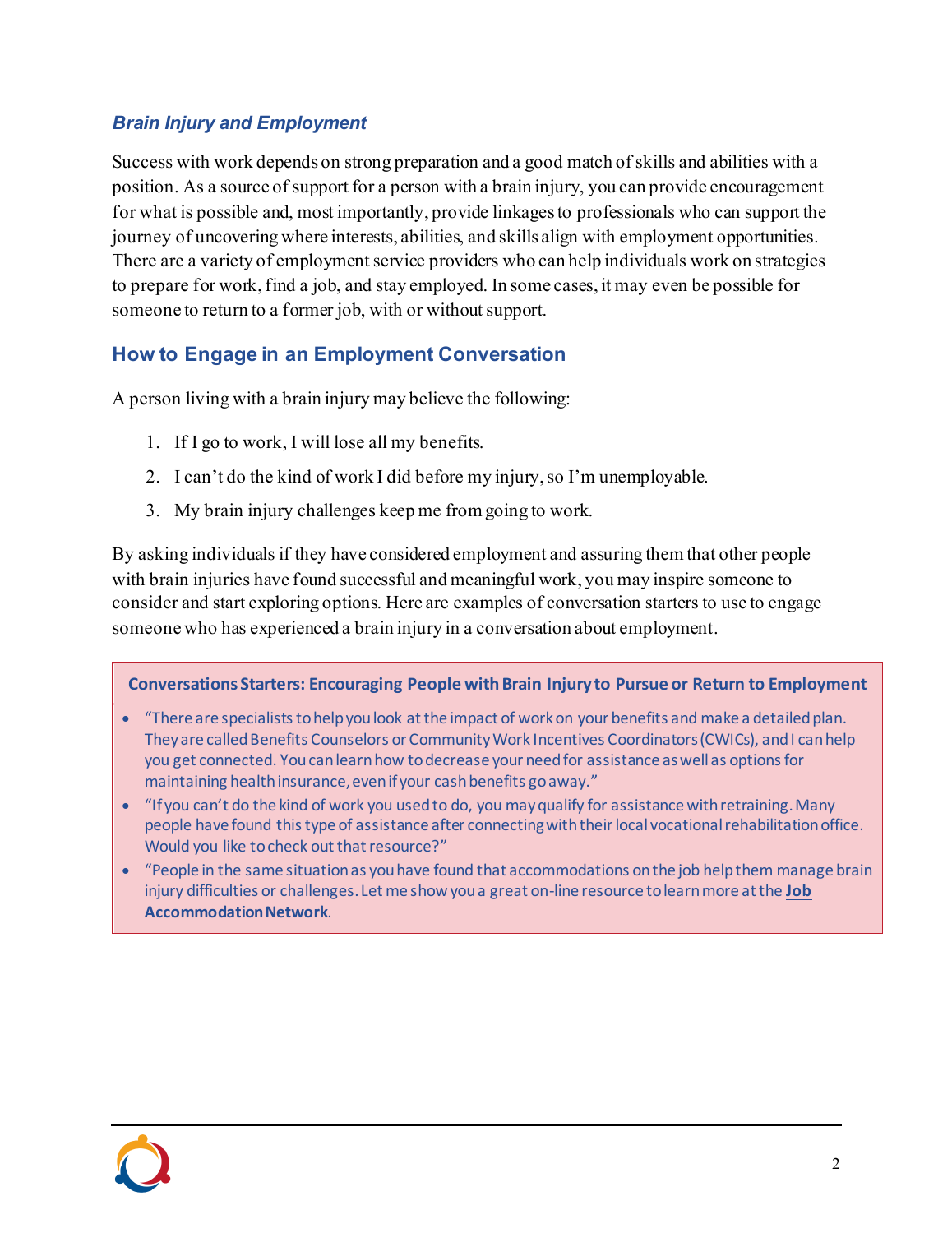## **Getting Started**

There are different ways for someone considering work to get professional and often no-cost employment support, but it can feel overwhelming to know the right place to start. Consider providing this guidance to people living with brain injury:

- **Many people with brain injuries find that a great place to start is their local vocational** rehabilitation office in order to benefit from a broad range of services. Connect by checking here: **[State VR Directory](https://rsa.ed.gov/about/states)**.
- ¡ Individuals receiving Social Security Disability Insurance (SSDI) or Supplemental Security Income (SSI) may want to try working with an **[Employment Network](https://choosework.ssa.gov/findhelp/index.html)** in their area. These networks help people with SSDI and SSI use their "Ticket to Work" career development program and may be a good fit if high-cost services such as education or equipment are not needed to engage in work.
- People receiving specialized support through a state Medicaid waiver program can be encouraged to find out if employment assistance is available within their benefit options.
- ¡ A **[local workforce center](https://www.careeronestop.org/LocalHelp/local-help.aspx)** may be a good resource for individuals who are fairly independent and don't need a lot of disability-related support.
- ¡ A growing number of **[Centers for Independent Living \(CILs\)](https://www.ilru.org/projects/cil-net/cil-center-and-association-directory)** offer employment assistance and/or information/referral.
- $\blacksquare$  If an individual feels they need advocacy or support, they can contact their local **[Protection and Advocacy or Client Assistance Program](https://www.ndrn.org/about/ndrn-member-agencies/).**

## **Service Innovations**

Getting employment support is not one-size-fits-all. There are many tailored approaches to help individuals living with a brain injury participate in work. Consider these:

## *Customized and Supported Employment*

People living with a brain injury, especially if the injury results in significant challenges, may be able to receive extra help as they begin to work through options called "supported employment" or "customized employment (CE)." An employment provider can review the approaches and share available, person-centered methods for CE career exploration such as Discovery.[1](#page-2-0)

<span id="page-2-0"></span> $1$  Discovery is the foundation for securing customized employment. It is a qualitative process aimed to better understand job seekers by understanding their strengths (potential contributions to employers), their needs (the features that need to be in place for success), and their interests (providing a direction to the type of work that the individual wants to do). For more information on Discovery and tools and resources to support the implementation of Discovery,

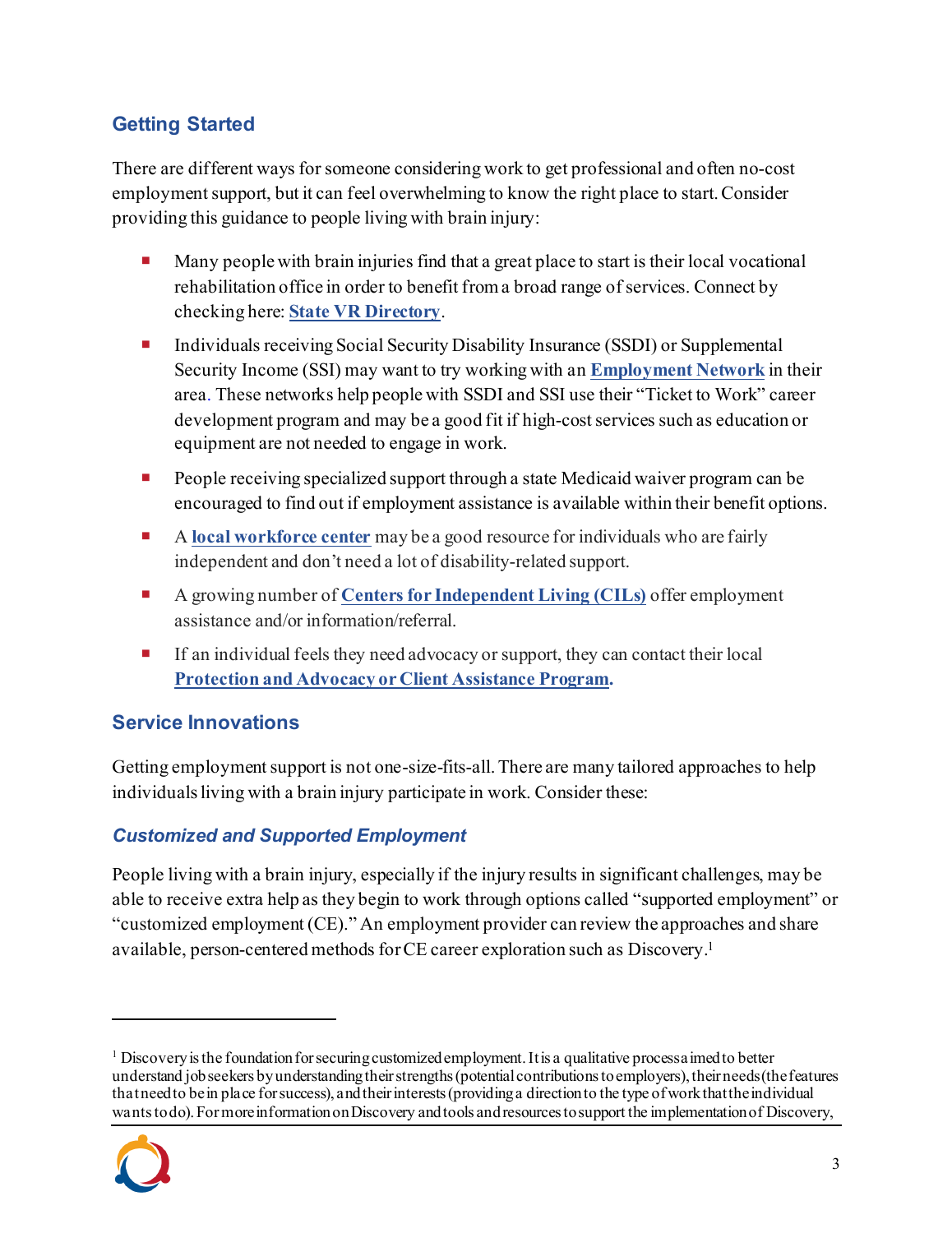#### *Self-Employment*

Some people find they can manage their brain injury symptoms by owning and operating their own small business, particularly when they have a marketable skill or talent. Vocational rehabilitation programs may be able to support this path.

#### *Rapid Job Retention*

Sometimes returning to the same or a similar job held prior to a brain injury is possible with "rapid job retention" support. In this approach, a coach or consultant advises an employer on strategies for modifying the job or accommodating an employee with a brain injury.

#### *Work Experiences*

There are options to "practice" work through a temporary or part-time job. Volunteering or trying what is called a "work experience" before moving into paid employment can be a confidence builder and a way to refresh skills after a brain injury.

#### *Accommodations/Assistive Technology*

Equipment, smartphone applications, or other accommodations can help individuals living with brain injury manage symptoms or challenges. Check out the many accommodation options at the **[Job Accommodation Network](http://www.askjan.org/)**.

## **Tips & Strategies**

Here are a few examples for assisting with challenges related to brain injury:

#### *Physical Strategies*

*People with brain injury may experience mobility challenges, fatigue, headaches or sensitivity to lights or noise.*

- Allow additional time to get from place to place.
- Learn, interview, or work in a quiet environment with indirect or incandescent lighting.
- Select a job based on a schedule that allows for routine breaks or the best time of day for peak energy.

please check out the U.S. Department of Labor's Office of Disability Employment Policy's **webpage on Customized Employment**.

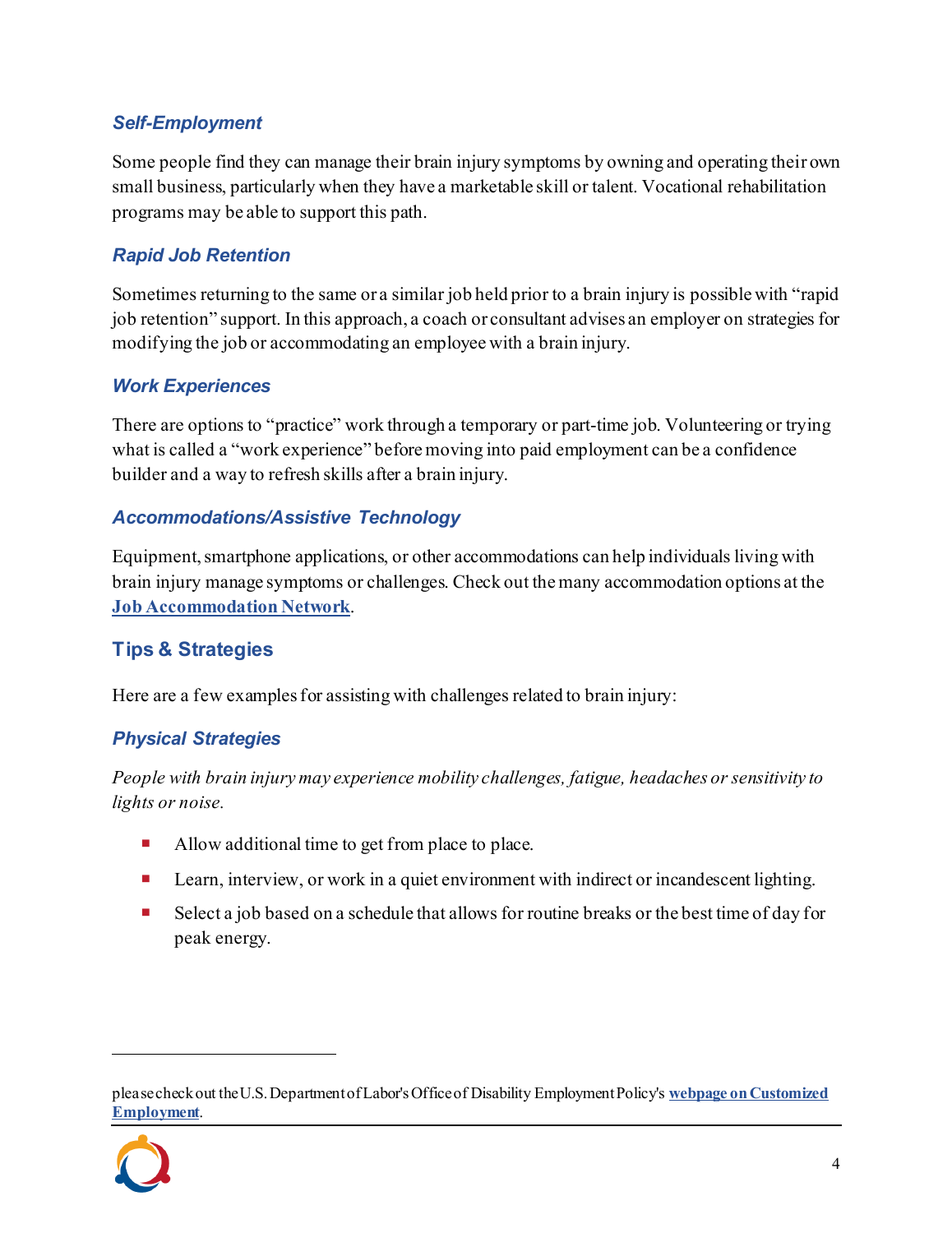#### *Attention Strategies*

*Cognitive challenges affect a person's ability to focus, stay on task, or pay attention.*

- Provide information in concise chunks.
- $\blacksquare$  Work on one task at a time.
- Involve the person in planning and implementation.
- Recheck from time to time to make sure you have the person's attention and that they are still tracking what is being provided. Ask them to restate what has been said.
- Make sure you do not have your back turned so that you are easy to understand.
- During the COVID-19 public health emergency, consider the impact of your mask on your speaking volume and others' ability to focus.
- Maintain good eye contact.
- Redirect someone if they veer off-topic verbally or with other cues.
- Look for work that involves an environment as free of distractions as possible.

## *Processing Speed and Memory Strategies*

*It may take longer for someone to be able to digest new information, or transfer old information, into a new environment. It may also take a person longer to read or write down information or convey understanding.*

- Allow additional time for verbal or written communication.
- Help with writing things down.
- Share information in advance and in a variety of formats.
- Encourage recording information, either written or audio, to recall later.
- Be concrete but positive and avoid subtle social cues or feedback.
- Work with short-term as well-as long-term planning to accomplish more involved tasks.

#### *Behavioral Strategies*

*Brain injury can result in a person being less aware or less sensitive to the impact of their behavior on other people. They might also be less tactful in providing feedback or act on impulses that they have instead of avoiding them. Their emotional triggers might also be activated more quickly as well.*

Look for jobs that are best suited for a person's reactions and triggers.